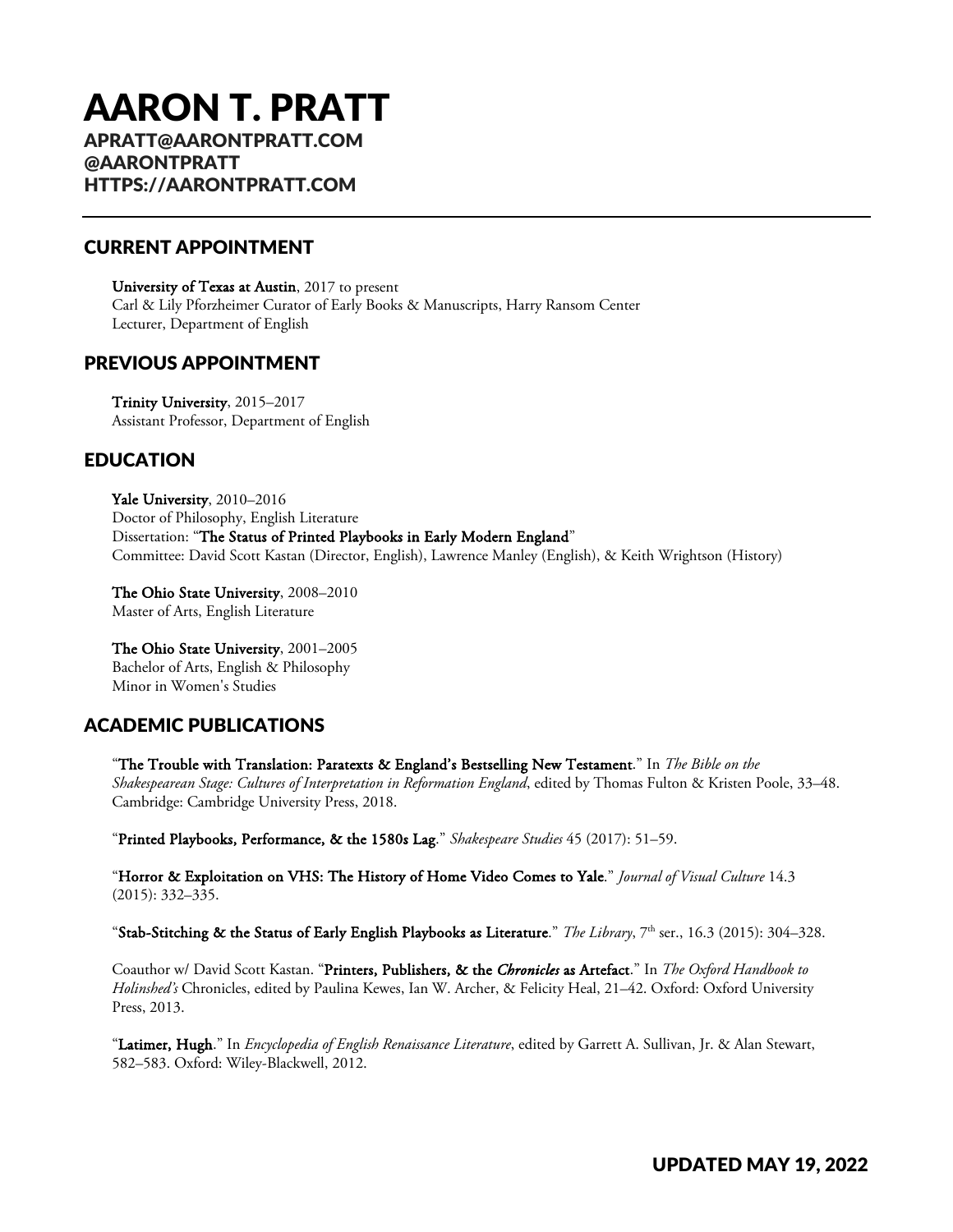Coauthor w/ John N. King. "Bibles as Books: The Materiality of English Printed Bibles from the Tyndale New Testament to the King James Bible." In *The King James Bible after 400 Years: Literary, Linguistic & Cultural Influences*, edited by Hannibal Hamlin & Norman W. Jones, 61–99. Cambridge: Cambridge University Press, 2010.

#### CROSSOVER PUBLICATIONS

Coauthor w/ Kathryn James. *Collated & Perfect*. New Haven, CT & Austin, TX: Beinecke Rare Book & Manuscript Library & Harry Ransom Center, 2019.

# PUBLIC WRITING

"A Rare Gift: First-edition *Principia* Highlights Extraordinary Collection." *Ransom Center Magazine*. December 6, 2021. Accessed May 19, 2022.

"Paper Pitfalls." *Quires & Clasps* (personal website). May 30, 2021. Accessed May 31, 2021.

"Primary Source: An Elizabethan Exorcist's (very weird) Secret Press." *Not Even Past*. October 31, 2020. Accessed December 5, 2020.

"Learning How to Read Again." *Ransom Center Magazine*. October 14, 2020. Accessed December 5, 2020.

"Sometimes You Want Your Blank Blank." *Quires & Clasps* (personal website). April 2, 2020. Accessed December 5, 2020.

"Picturing the Plays of Shakespeare & His Contemporaries." *Ransom Center Magazine*. March 19, 2020. Accessed April 16, 2020.

"Revealing an English Schoolmaster's *Piers Plowman*." *Ransom Center Magazine*. January 15, 2020. Accessed February 16, 2020.

"Gutenberg Misbound." *Ransom Center Magazine*. May 24, 2019. Accessed August 24, 2019.

"Printed Manuscripts." *Ransom Center Magazine*. October 4, 2018. Accessed August 10, 2019.

"In the Galleries: Interactive Design in Early Printed Books." *Ransom Center Magazine*. January 4, 2018. Revised & republished as "Technology in Paper: Interactive Design in Early Printed Books." *Not Even Past.* August 20, 2020. Accessed September 28, 2020.

"A Baroness & Her Bookshelves in an English Parish Church." *Ransom Center Magazine*. October 19, 2017. Accessed August 10, 2019.

"Instructions for Reading Aloud in the Gutenberg Bible." *Ransom Center Magazine*. July 5, 2017. Republished as "The Gutenberg Bible Comes with Reading Instructions." *Yahoo!/Time*. October 2, 2017. Accessed August 10, 2019.

#### BOOK REVIEWS

Review of *The Complete Works of Gerrard Winstanley*, ed. Thomas N. Corns, Ann Hughes, & David Loewenstein. *Prose Studies* 33.1 (2011): 79–82.

## DIGITAL PROJECTS

Reassembling Marlowe. *Project Director* (US), 2020 to present.

BEME: Bibles of Early Modern England. *Project Lead*, 2010 to present.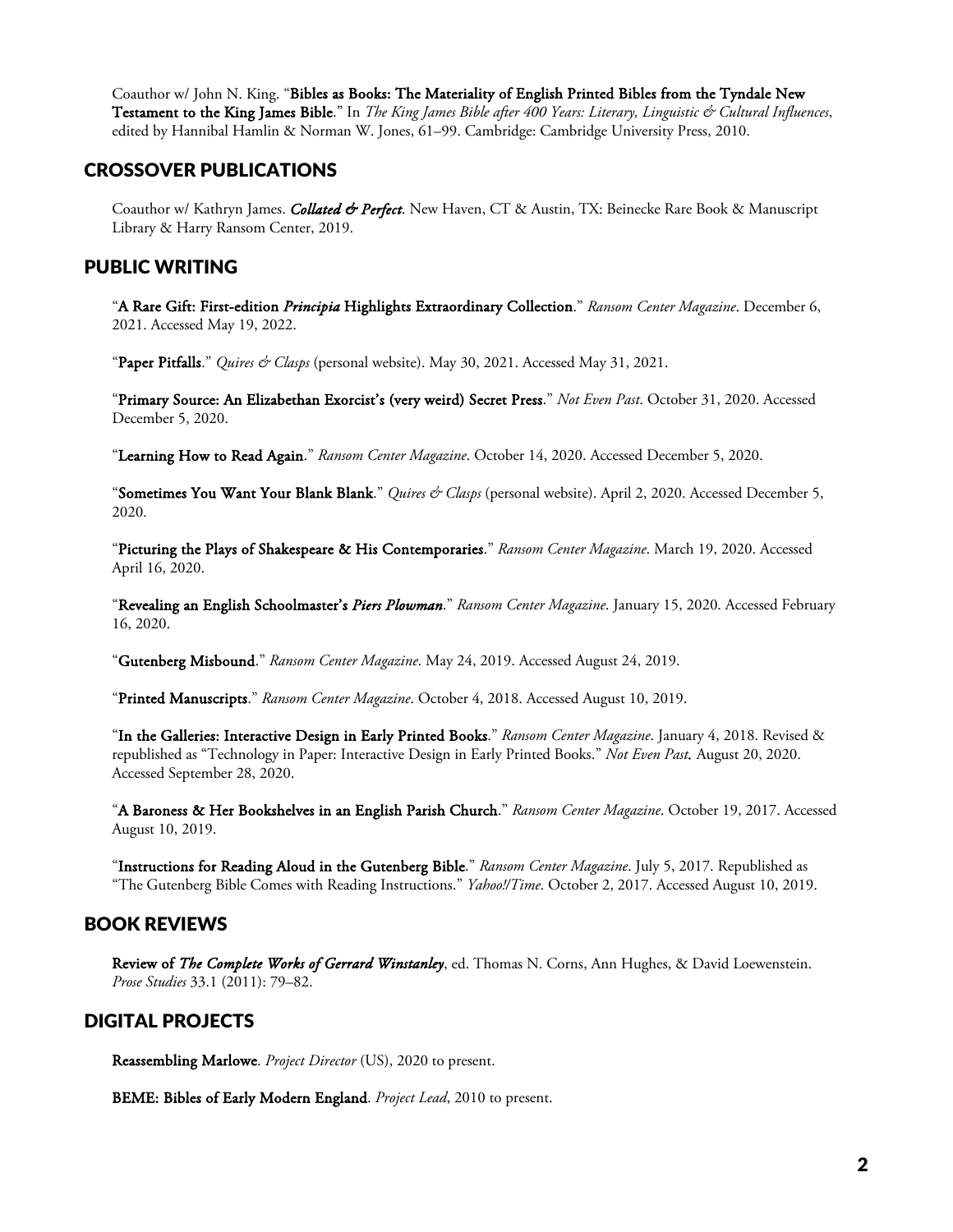## EXHIBITIONS

"Printing the World in Premodern Europe." In *Stories to Tell* at the Harry Ransom Center. Austin, TX, Spring 2022.

"Illustrating Early English Drama." In *Stories to Tell* at the Harry Ransom Center. Austin, TX, Spring 2020 & Fall 2021.

"Understanding Chaucer." In *Stories to Tell* at the Harry Ransom Center. Austin, TX, Fall 2019.

"Collated & Perfect." In *Stories to Tell* at the Harry Ransom Center. Austin, TX, Spring 2019.

"Dying Well in Early Modern England." In *Stories to Tell* at the Harry Ransom Center. Austin, TX, Fall 2018.

"'I doe not lik this': Frances Wolfreston, Collector & Critic." In *Stories to Tell* at the Harry Ransom Center. Austin, TX, Spring 2018.

"Interactive Design in Early Printed Books." In *Stories to Tell* at the Harry Ransom Center. Austin, TX, Fall 2017.

#### PRESENTATIONS

"What to Do with the UBC First Folio." Presentation at the University of British Columbia, Vancouver, BC, Canada, May 13, 2022.

"Perfecting the Renaissance." Keynote lecture at Forging Ahead: Fakes, Fabrications, & Facsimiles in Cultural & Literary History—Medieval to Modern, William Andrews Clark Memorial Library, The University of California, Los Angeles, CA, May 4, 2022.

"The Blaeu World Map." Presentation with Ellen Cunningham-Kruppa at the Harry Ransom Center, The University of Texas at Austin, TX, April 28, 2022.

"Revisiting Wise's Sophisticated Marlowes; Or, Bibliography Old & New." Online lecture for donors of the Bibliographical Society of America, May 25, 2021.

"Collection Connections: Renaissance Humanism between Islamic Covers." Online presentation & conversation with Andrea Knowlton for the Harry Ransom Center, The University of Texas at Austin, April 29, 2021.

"It's Not Snowing on Miami Vice; Or, Book History's Media Literacy Problem." Pre-circulated paper for the Politics of Bibliography II, a seminar at the Virtual 49<sup>th</sup> Annual Meeting of the Shakespeare Association of America, April 2, 2021.

"Collection Connections: What Did Gutenberg Invent?" Online presentation & conversation with Devin Fitzgerald for the Harry Ransom Center, The University of Texas at Austin, December 10, 2020.

"Sharing Special Collections with an Overhead Camera." Online presentation, June 3, 2020. Published to YouTube by The Bibliographical Society of America, June 8, 2020.

"Why Did Elizabethans & Jacobeans Read Shakespeare's Plays?" Presentation at the Faculty Seminar on British Studies, The University of Texas at Austin, TX, February 28, 2020.

"Yes, Playbook Readers in Elizabethan & Jacobean England Cared About Authorship." Presentation at the Workshop in the History of Material Texts, The University of Pennsylvania, Philadelphia, PA, February 10, 2020.

"The Paradox of Perfection: Re-evaluating the Kemble-Devonshire Playbooks." Presentation at the annual meeting of the Sixteenth Century Studies Conference, St. Louis, MO, October 19, 2019.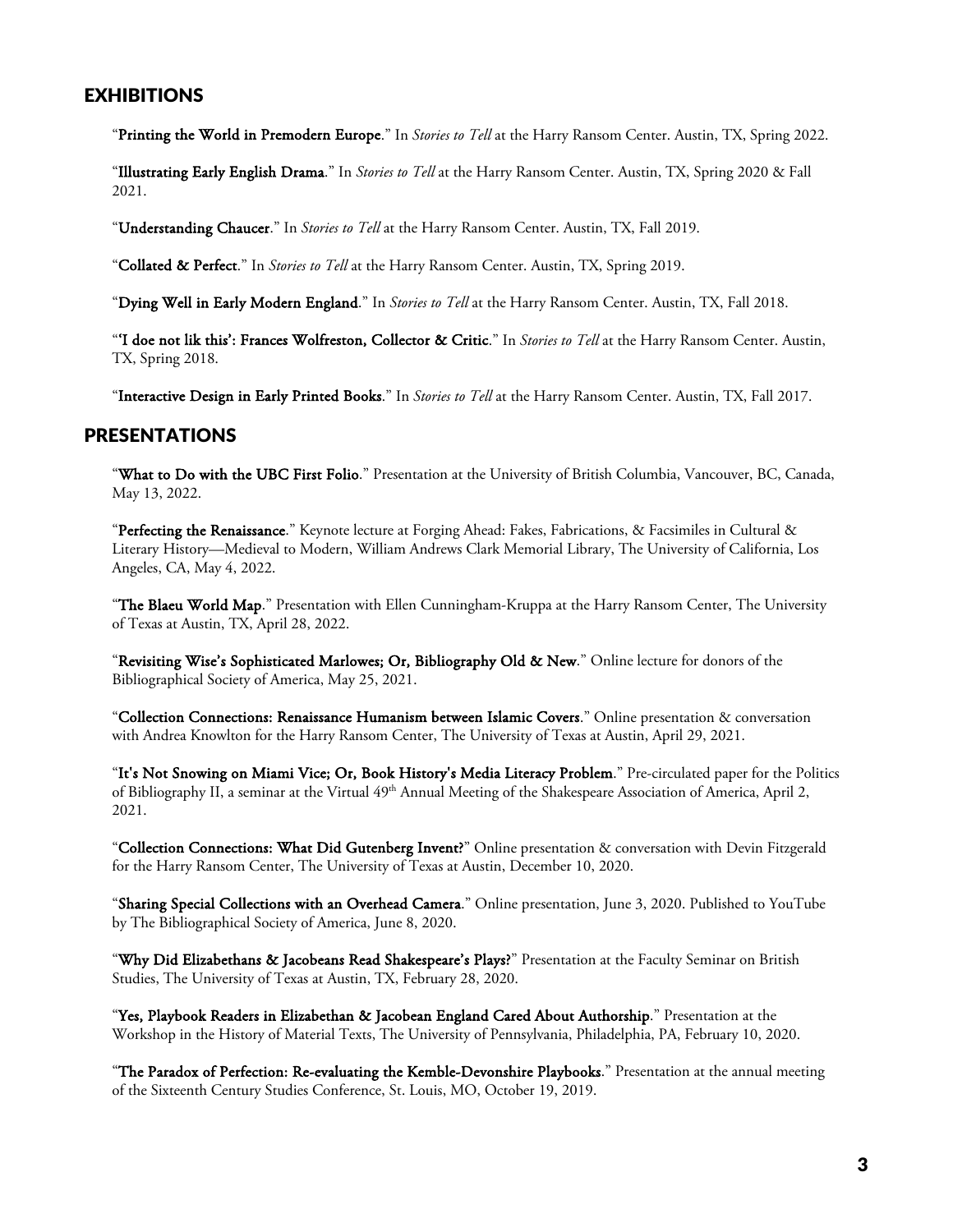"Binders in a Bind: Making Books in an Age of Print." Lecture at Saint Anselm College, Goffstown, NH, September 25, 2019.

"Perfect." Presentation as part of Collated & Perfect, a Pforzheimer Lecture at the Harry Ransom Center, The University of Texas at Austin, TX, February 28, 2019.

"Collated & Perfect." Roundtable moderation & discussion at the Beinecke Library, Yale University, New Haven, CT, February 5, 2019.

"Shakespeare's Books." Lecture at West Texas A&M University, Canyon, TX, November 6, 2018.

"Perfect Books." Presentation at Books & Their Use[r]s, The Ohio State University, Columbus, OH, October 19, 2018.

"Sophisticated Books." Keynote lecture at the Book History Workshop, Texas A&M University, College Station, TX, June 4, 2018.

"Conway's Taste for Playbooks." Pre-circulated paper for Early Modern Cultures of Taste, a seminar at the 46<sup>th</sup> Annual Meeting of the Shakespeare Association of America, Los Angeles, CA, March 29, 2018.

"Where Was Luther in the English Bible, 1525-1611?" Presentation at Nailing Down the Protestant Reformation: A Symposium on the Martin Luther Quincentennial, The University of Arkansas, Fayetteville, AR, November 10, 2017.

"Playbooks & Their Authors Before the Playhouses." Pre-circulated paper for Shakespearean Distortions of Early Modern Drama, a seminar at the 45<sup>th</sup> Annual Meeting of the Shakespeare Association of America, Atlanta, GA, April 6, 2017.

"The Trouble with Translation." Presentation & roundtable discussant at the annual meeting of the Renaissance Society of America, Chicago, IL, March 31, 2017.

"Stabbed then Stab-Stitched: Marlowe's Death & the Transmission of Dramatic Manuscripts." Presentation at Old Books/New Approaches, Trinity University, San Antonio, TX, February 17, 2017.

"Marlowe's Playbooks & Manuscript Transmission." Presentation at the annual convention of the Modern Language Association, Philadelphia, PA, January 6, 2017.

"'Quod Auctor': Rethinking the History of Dramatic Authorship in Print." Presentation at Shakespeare, the Book, Trinity University, San Antonio, TX, September 30, 2016.

"Too Gory for the Silver Screen: Horror as Video." Presentation at Terror on Tape: An Interdisciplinary Symposium on the History of Horror on Video, Yale University, New Haven, CT, May 7, 2016.

"Infinite Riches in a Little ROM." Presentation at the annual convention of the Modern Language Association, Austin, TX, January 7, 2016.

"Communities of the Book: Academics, Booksellers, Curators, & Collectors." Roundtable discussion at the Orientation & Opening Colloquium for the Andrew W. Mellon Fellowship of Scholars in Critical Bibliography, Rare Book School, Charlottesville, VA, May 30, 2015.

"Cheap Print, Playbooks, & the Advent of English Literature." Presentation at the annual meeting of the Bibliographical Society of America, New York, NY, January 23, 2015.

"A Review of *DEEP* & Updating McKerrow's *Dictionary*." Pre-circulated responses for Digital Resources for the Early Modern Book Trade, a workshop at the 42nd Annual Meeting of the Shakespeare Association of America, St. Louis, MO, April 12, 2014.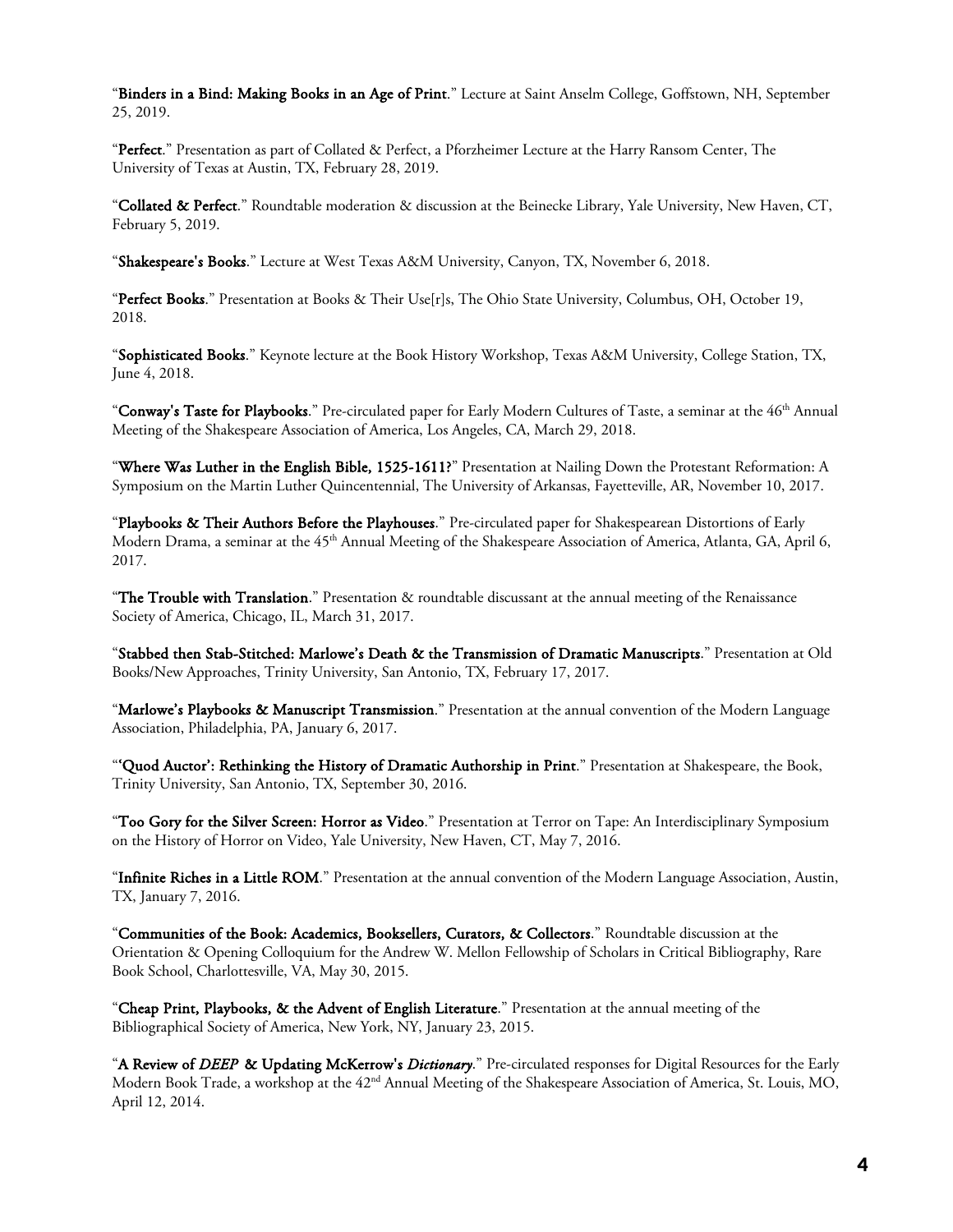"Reading Unmarked Bibles in Elizabethan & Jacobean England." Presentation at the annual meeting of the Renaissance Society of America, New York, NY, March 29, 2014.

"Stab-Stitching & the Status of Playbooks as Literature." Presentation at "New Bownde": New Scholarship in Early Modern Binding, Folger Shakespeare Library, Washington, DC, August 15, 2013.

"Buying Playbooks in Early Modern England." Pre-circulated paper for a seminar of the Yale Program in the History of the Book, Yale University, New Haven, CT, January 17, 2013.

"Buying & Reading the Bible in Shakespeare's England: A Polemic." Pre-circulated paper for Reading Shakespeare & the Bible, a seminar at the 40<sup>th</sup> Annual Meeting of the Shakespeare Association of America, Boston, MA, May 5, 2012.

"Radical Soteriology & Winstanley's Antinomian Hermeneutic." Pre-circulated paper for The Bible & Early Modern Radicals, a seminar at The King James Bible & its Cultural Afterlife, The Ohio State University, Columbus, OH, May 6, 2011.

"The Materiality of English Bibles from the Tyndale New Testament to the King James Bible." Pre-circulated paper for the Seminar for the History of the Book, The Ohio State University, April 16, 2010.

"Sorry, Bale: Revisiting Tudor Apocalypticism." Presentation at the 6<sup>th</sup> International Conference of the Tudor Symposium, Sheffield, UK, September 15, 2009.

"Yet is the text a light to the cronicles': Bale, Foxe, & Apocalyptic Historiography." Presentation at the  $44<sup>th</sup>$ International Congress on Medieval Studies, University of Western Michigan, Kalamazoo, MI, May 8, 2009.

#### MEDIA APPEARANCES

"Aaron Pratt, Harry Ransom Center, University of Texas." Interview with Thomas Dabbs. *Speaking of Shakespeare*. July 25, 2021.

"Aaron Pratt on Early Books & Manuscripts at the Harry Ransom Center, Austin, Texas." Interview with Andy Kesson. *A Bit Lit*. July 9, 2020.

"Bright Young Librarians: Aaron T. Pratt." Interview. *Fine Books & Collections Magazine*, May 20, 2020.

"'Juliet & Romeo': Newly unearthed text suggests how Milton might have edited Shakespeare." Interview with Hannah Natanson. *Washington Post*. September 17, 2019.

"Frankenbooks." Interview with Caroline Barta & Amy Vidor. *Archival Fever*. Podcast audio. February 15, 2019.

"How the VCR Began America's Love of On-Demand Content." Interview with Alexi Horowitz-Ghazi. *All Things Considered*. August 6, 2016.

"Yale Is Starting a VHS Archive & It's Full of Horror Movies." Interview with Jeremy Hobson. *Here & Now*. March 27, 2015.

"Yale Library Acquires Blockbuster Collection of '70s & '80s VHS Tapes." Interview with Ed Stannard. *New Haven Register*. March 11, 2015.

"Yale Is Building an Incredible Collection of VHS Tapes." Interview with Natalie Kitroeff. *Bloomberg*. March 5, 2015.

"U-Va's Rare Book School: A 'summer camp for book nerds'." Interview with Lee Powell. *Washington Post*. August 18, 2014.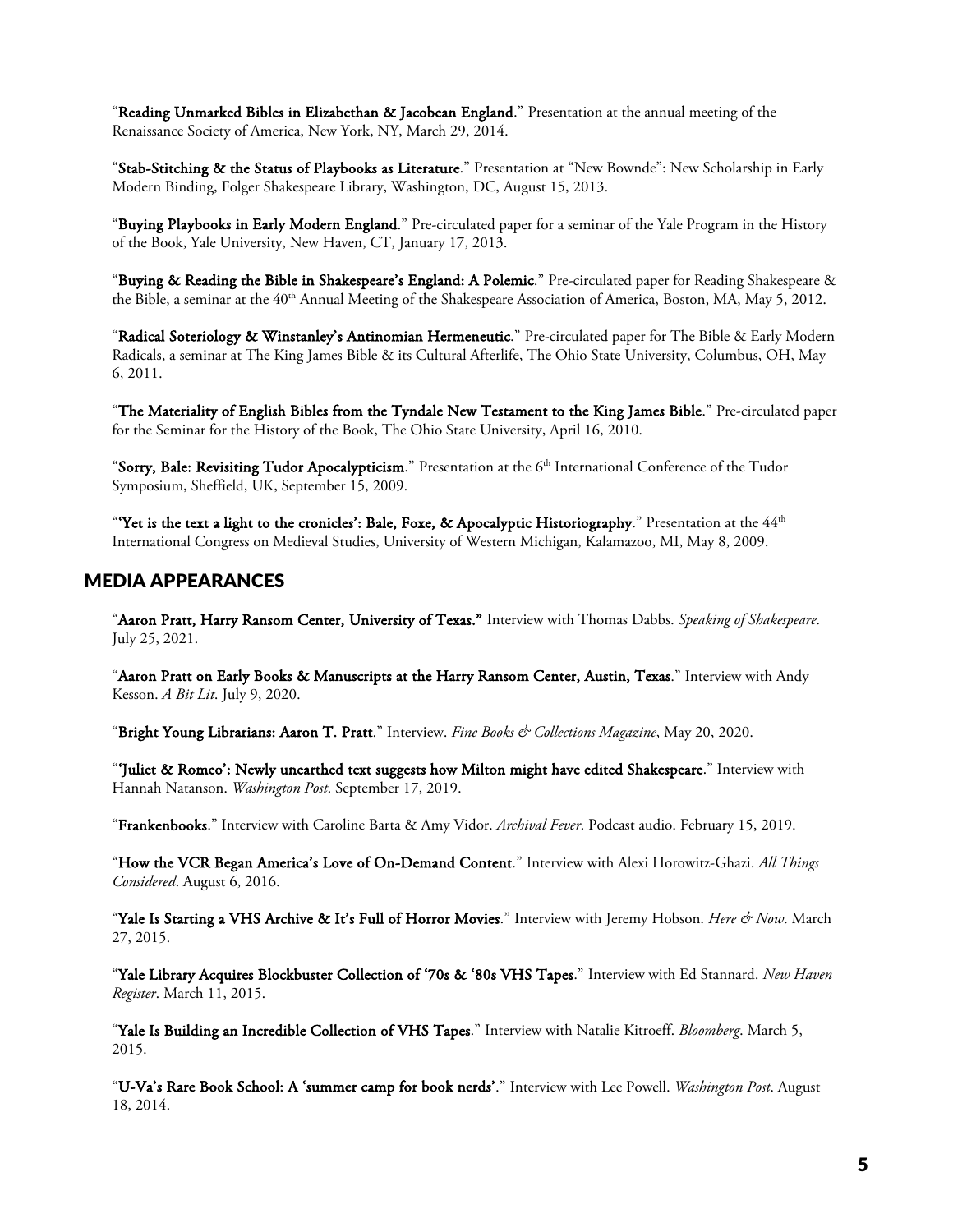# AWARDS & FELLOWSHIPS

Faculty Summer Research Stipend. Trinity University, 2016.

Yale Graduate Student Assembly Conference Travel Fellowship. For presentation at the 43rd Annual Meeting of The Shakespeare Association of America, 2015.

Katharine F. Pantzer New Scholar. Bibliographical Society of America, 2015.

The Andrew W. Mellon Fellowship of Scholars in Critical Bibliography. Rare Book School, 2014–2017.

Folger Institute Grant-in-aid. For participation in the seminar, Researching the Archive, led by Jean E. Howard & Pamela H. Smith, 2014–2015.

James M. Osborn Fellowship in English Literature & History. Beinecke Rare Book & Manuscript Library, 2013.

Yale Graduate Student Assembly Conference Travel Fellowship. For presentation at "New Bownde": New Scholarship in Early Modern Binding, 2013.

Folger Institute Grant-in-aid. For attendance at the conference, An Anglo-American History of the KJV, 2011.

Folger Institute Grant-in-aid. For participation in the seminar, The History of the Stationers' Company, led by Ian Gadd, 2011.

Folger Institute Grant-in-aid. For participation in the seminar, Mastering Research at the Folger, led by Zachary Lesser, 2009.

## **TEACHING**

#### The University of Texas at Austin

*Faculty*

The Long Lives of Early Printed Books, July 2021 (Intensive 3-Day Seminar) Printing the Law in Early Modern England, Fall 2019 (Conference Course) BEME: Bibles of Early Modern England, Fall 2018 (Conference Course)

#### Trinity University

*Faculty* Great Books of the Ancient World, Fall 2015 British Literature to 1800, Fall 2015, Spring 2016, & Fall 2016 Shakespeare, Fall 2015 & Spring 2016 Introduction to Shakespeare, Fall 2016 Great Books of Western Modernity, Spring 2017 Revenge in Renaissance Drama, Spring 2017

#### Yale University

*Acting Instructor* English for Freshmen / Terror, Horror, & the Literary Imagination, Spring 2014

*Teaching Assistant* John Milton (John Rogers), Fall 2013 American Literature, Colonial to Civil War (Michael Warner), Spring 2012 Shakespeare's Histories & Tragedies (David Scott Kastan), Fall 2012

*Teaching Associate / Tutor* Daily Themes (Richard Deming), Spring 2012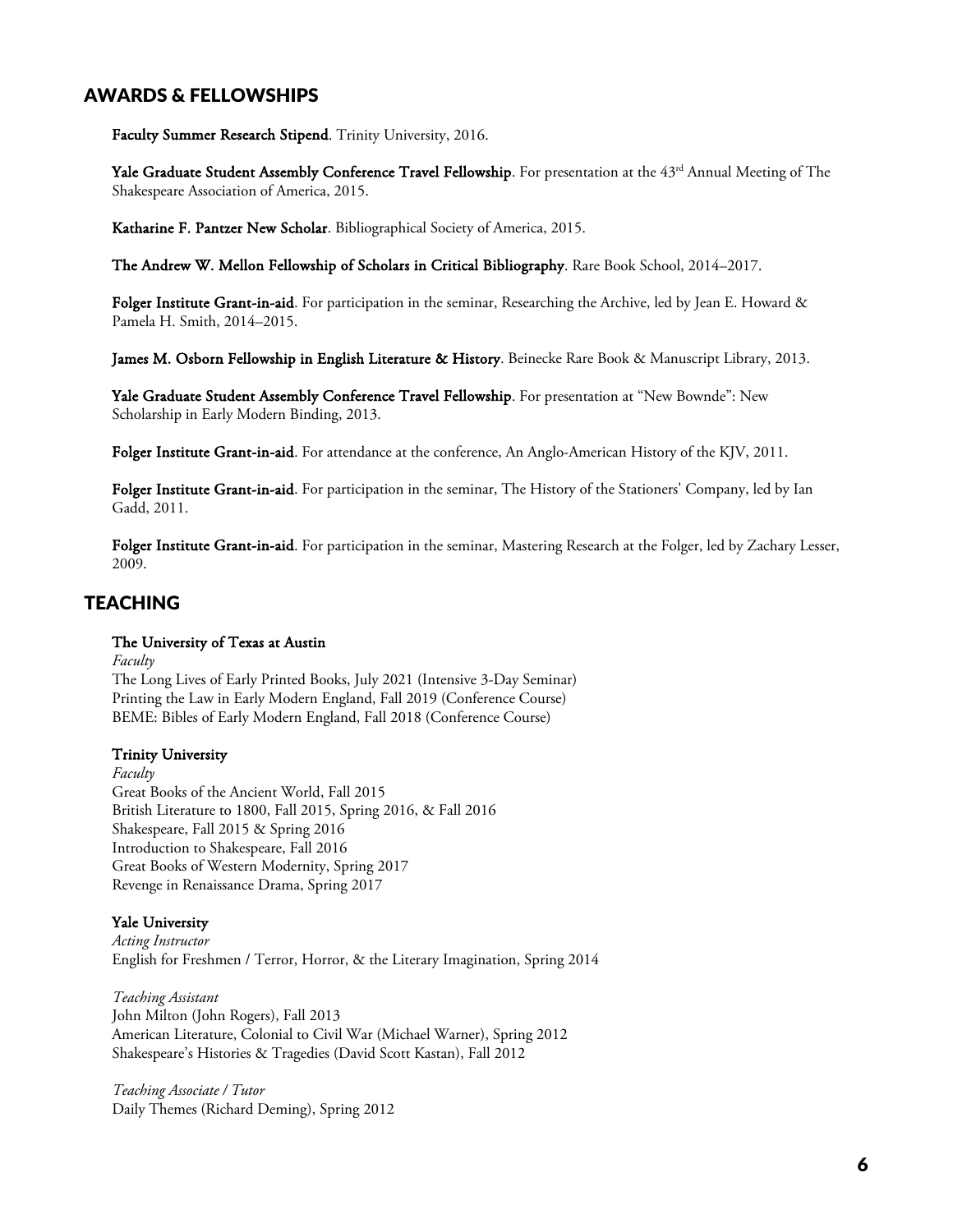Daily Themes (Langdon Hammer), Spring 2011

#### The Ohio State University

*Acting Instructor* First-Year Writing / The Rhetoric of Trucks: F150s, Bigfoot, & American Identity, Spring 2010 First-Year Writing / Media Madness: Sensationalism in Our Culture, Winter 2009 First-Year Writing / Arguing Religion & Politics: The Rhetoric of Controversy, 3 terms, 2008 & 2009

# EDITORIAL SERVICE

*Not Even Past*. *Series Editor, Primary Source: History from the Ransom Center Stacks*, 2020 to present.

*Script & Print: Bulletin of the Bibliographical Society of Australia*. *Submission Referee*, 2021.

*Shakespeare Quarterly*. *Submission Referee*, 2020.

*Shakespeare*. *Submission Referee*, 2017.

Cambridge University Press. *Press Reviewer*, 2016. *Literature Compass*. *Submission Referee*, 2016.

*The Expositor: A Journal of Undergraduate Research in the Humanities* [at Trinity University]. *Coeditor*, 2016–2017.

*Reformation*. *Submission Referee*, 2015.

*The Library: Transactions of the Bibliographical Society*. *Submission Referee*, 2013.

*Reformation* & *Literature & History*. *Editorial Assistant*, 2009–2010.

# PROFESSIONAL SERVICE

Bibliographical Society of America. *Member*, *International Working Group*, 2018 to 2020; *Member, Publishing Committee*, 2020 to present.

Harry Ransom Center. *Member*, *Metadata Steering Group*, 2019 to present.

Harry Ransom Center. *Organizer*, *Pforzheimer Lecture*, 2018 to present.

Marlowe Society of America. *Webmaster*, 2017 to present.

Harry Ransom Center. Member, Early Books & Manuscripts Fellowship Subcommittee, 2020.

Harry Ransom Center. *Co-chair*, *Space Management Task Force*, 2019–2020.

Andrew W. Mellon Society of Fellows in Critical Bibliography at Rare Book School. *Cofounder & Committee Member*, 2016–2020.

Harry Ransom Center. *Member*, *Fellowship Committee*, 2018–2019.

Shakespeare, the Book. *Organizer*, September 30–October 1, 2016.

Terror on Tape: An Interdisciplinary Symposium on the History of Horror on Video. *Co-organizer*, May 6–7, 2016.

The Futures of Historicism: A Symposium in Honor of David Scott Kastan. *Co-organizer*, October 2–3, 2015.